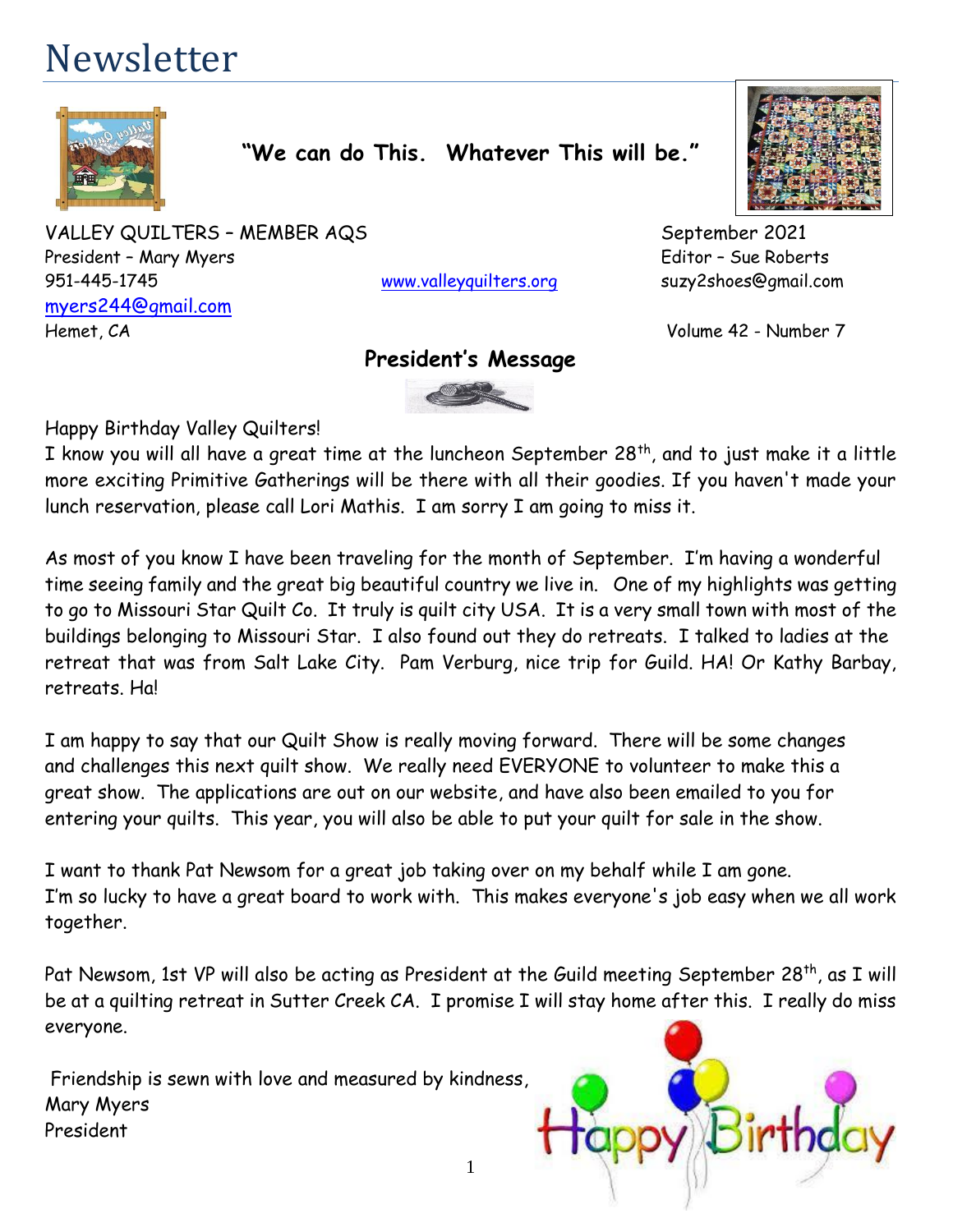**Programs** Pat Newsom & Linda St Jean, 1st Vice Presidents

**Upcoming Program:**

September Meeting - Birthday Luncheon and Vendor," Primitive Gatherings"

# **Valley Quilters 2022 Quilt Show Nancy Alaksin**

# Hi VQ Members:

Updating everyone on the quilt show. As of right now I have all committee chair people, EXCEPT for Decorations. This position is in charge of getting members to bring antiquity looking items to decorate each quilt bay. You would gather the decoration in the gym and after the quilts are hung on Thursday you put out the decorations to make the bays more appealing. Then on Saturday at 4:00pm you gather the decorations and return them to their owners. If you are interested in this easy job, please let me know.

There will be a big change in the kitchen this year. All food must be prepackaged. So, we will be changing up the menu for lunches. Lorie Mathis has very graciously agreed to take care of the Kitchen. Thank you So Much Lorie!!! In the past the food at the show is made my members who volunteer or donate cash for food. This year Lorie will be collecting money to pay for your lunch item. In the past you each member was able to have their significant other come for lunch. You will be required to pay for the extra lunch.

I am also looking for someone or group of members to make a NEW SIGN for SECOND TIME AROUND. As well as helium BALLOONS directing guest to the locations of Second Time Around and Consignment.

Thank you,



# **Quilters Calendar**

Sep 13 9:00am VQ Board meeting/Valley Wide

- Sept 28 VQ Guild Meeting Seven Hills 9:30am/Birthday Luncheon & Vendor, "Primitive Gatherings"
- Oct 11 9:00am VQ Board meeting/Valley Wide
- Oct 26 VQ Guild Meeting Seven Hills 9:30am/Trunk Show, Leni Bosman

# **SCCQG's List of Upcoming Quilt Shows:**

**Temecula Valley Museum presents**  "**Stitching California**", Aug 29-Oct 24<sup>th</sup>, 10am-4pm. TemeculaValleyMuseum.org **Mountain Quilters of Idyllwild Quilt Show** Oct 9<sup>th</sup> & 10<sup>th</sup> 2021. info: quiltersrun.com

## **Membership**

Grace Ward, 2nd Vice President It is so very exciting to be welcoming new faces to our meetings. We now have 97 members. So, be sure to welcome our new members and our returning members. We want everyone to be inspired by the programs and our show and tell. But most importantly, we want everyone to feel like we are a welcoming community. We are so comfortable with the people we sit with each month. But reach out to other quilters you see to say you are happy to see them also.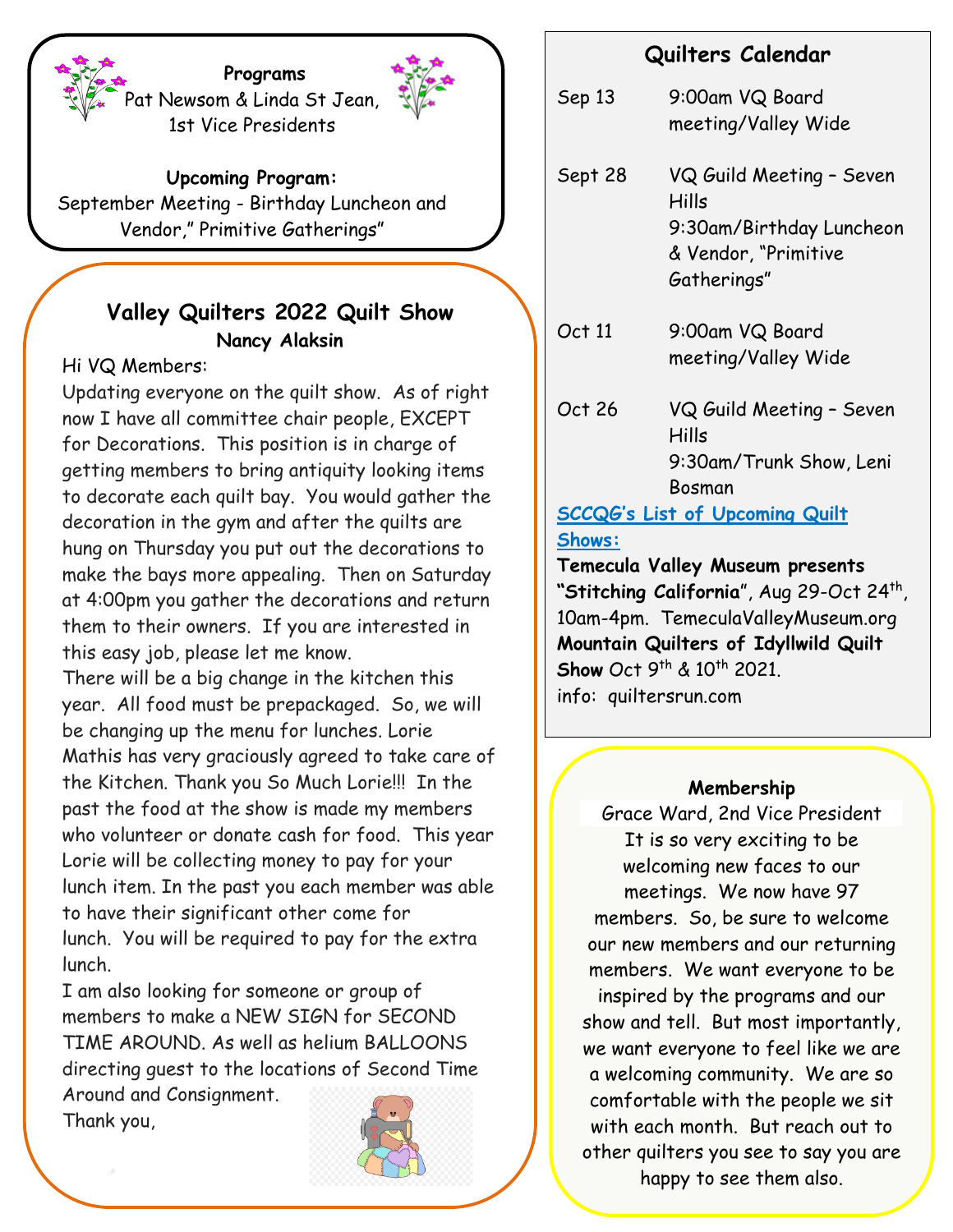

# **September 2021 October 2021**

- 6 Barbara Elliott
- 11 Wanda Souza
- 11 Vannarin Warner
- 12 Ronda McCord
- 12 Kathy Barbary
- 12 Sally Hill
- 18 Diane Best
- 22 Donna Casoli

- 1 Dolores Mages
- 3 Betty Barney
- 7 Lorie Mathis
- 10 Edna Hornkohl
- 10 Hope Mulstay
- 15 Meri Snow-Houdyshell
- 17 Mary Stone
- 20 Cinda Olivas
- 26 Deanna Coleman
- 28 Cindy Link

# **2022 Quilt Show Baskets**

Linda Card/Johnnie D'Alessandro

The Guild needs donated items for our 2022 Quilt Show Opportunity Baskets. Items will be accepted September 2021 thru January 2022. If you would rather donate thru your friendship group, we will need the baskets by January 2022. Remember, new items only.

Any questions, please give us a call.



# **Challenge Project 2021-22** Kathy Ray

Hello Challenge Ladies!

I hope you are all working on finishing up or are finished with your projects for the Challenge project. We will be showing and voting on these projects in January. Happy Challenging!

Any questions call: Kathy Ray 858-449- 7297



GOOD LUCK AND HAVE FUN!!!!!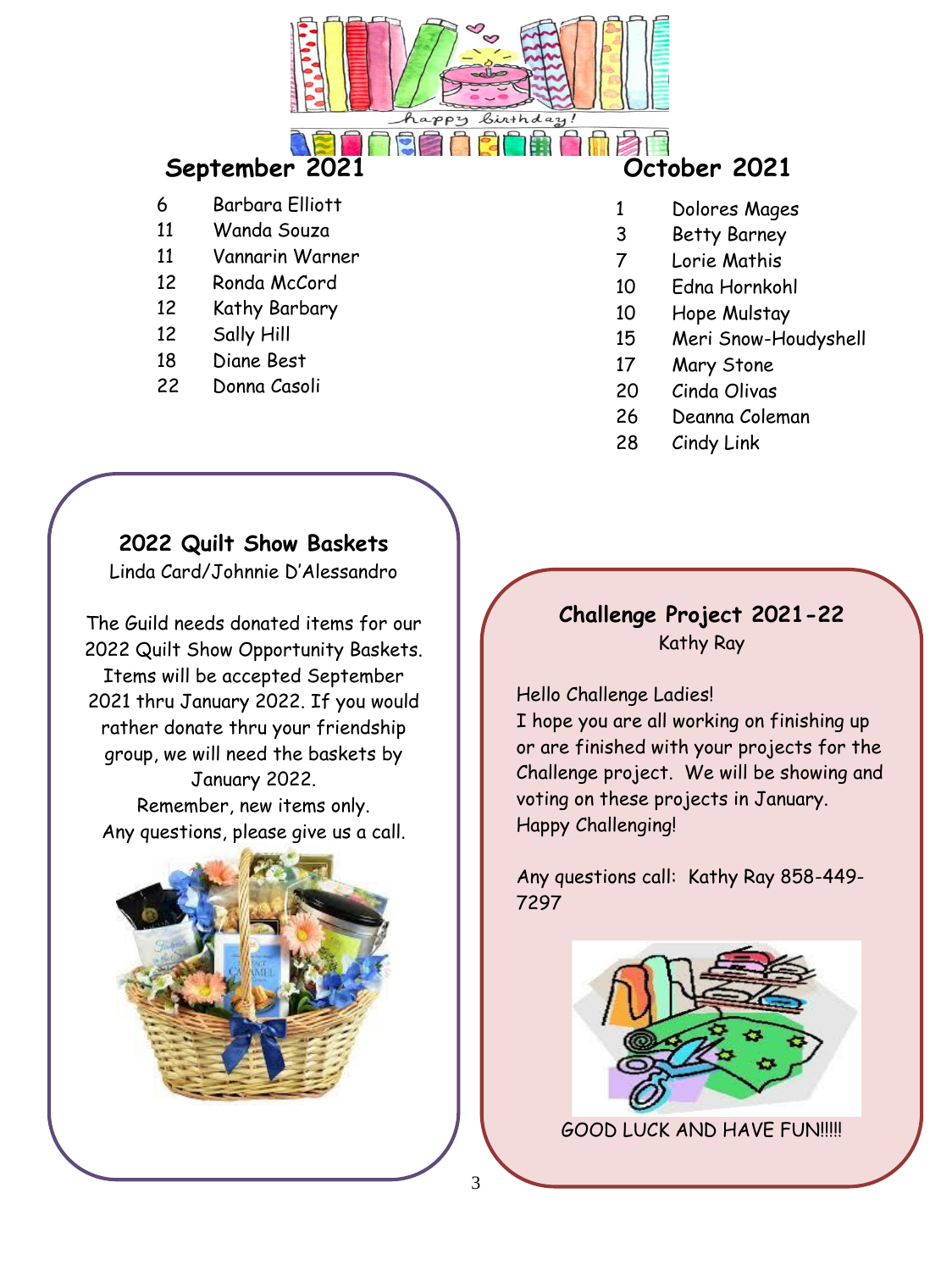|                                                   | 2022 Quilt Show Positions |                          |
|---------------------------------------------------|---------------------------|--------------------------|
| <b>QUILT SHOW CHAIRPERSON</b>                     |                           |                          |
| Nancy Alaksin                                     | 951-537-9414              | guiltingbean29@gmail.com |
| <b>PUBLICITY</b>                                  |                           |                          |
| Linda Card                                        | 909-703-7929              | dracfour@yahoo.com       |
| Johnnie D'Alessandro 562-715-9339                 |                           | <u>jddmom@aol.com</u>    |
| ACQUISITION/PROGRAMS/JUDGE/APPRAISER/IN MEMORY OF |                           |                          |
| Mary Myers                                        | 951-445-1745              | myers244@gmail.com       |
|                                                   |                           |                          |
| <b>OPPORTUNITY BASKETS</b>                        |                           |                          |
| Linda Card                                        | 909-703-7929              | dracfour@yahoo.com       |
| Johnnie D'Alessandro 562-715-9339                 |                           | jddmom@aol.com           |
|                                                   |                           |                          |
| <b>VENDORS</b>                                    |                           |                          |
| Amy Mora                                          | 951-675-9791              | moraasm@hotmail.com      |
| HOSTESS/TICKET SALES PEOPLE                       |                           |                          |
| Sue Leuschen                                      | 951-380-0066              | ksueleuschen@yahoo.com   |
|                                                   |                           |                          |
| <b>DECORATIONS</b>                                |                           |                          |
| <b>**OPEN**</b>                                   |                           |                          |
| 2ND TIME AROUND                                   |                           |                          |
| Marianne Crouch                                   | 951-766-2801              | oldeyedropper@aol.com    |
|                                                   |                           |                          |
| <b>CONSIGNMENT</b>                                |                           |                          |
| Pam Verberg                                       | 951-317-3312              | pamverberg@gmail.com     |
|                                                   |                           |                          |
| <b>KITCHEN</b><br>Lorie Mathis                    | 951-532-6705              | loriesmathis@gmail.com   |
|                                                   |                           |                          |
| ANNOUNCER/DOOR PRIZE TICKET                       |                           |                          |
| Chuck/Carol Anderson                              | 951-764-2097/951-764-2096 | chuckncarol2@me.com      |
|                                                   |                           |                          |
| <b>FEATURED QUILTER</b>                           |                           |                          |
| <b>Billie Kercmar</b>                             | 951-445-3120              | billiekercmar@gmail.com  |
|                                                   |                           |                          |
| <b>SECURITY</b>                                   |                           |                          |
| <b>**OPEN**</b>                                   |                           |                          |
| <b>MANPOWER</b><br>Cinda Olivas                   | 951-204-8271              | cindalou@gmail.com       |
|                                                   |                           |                          |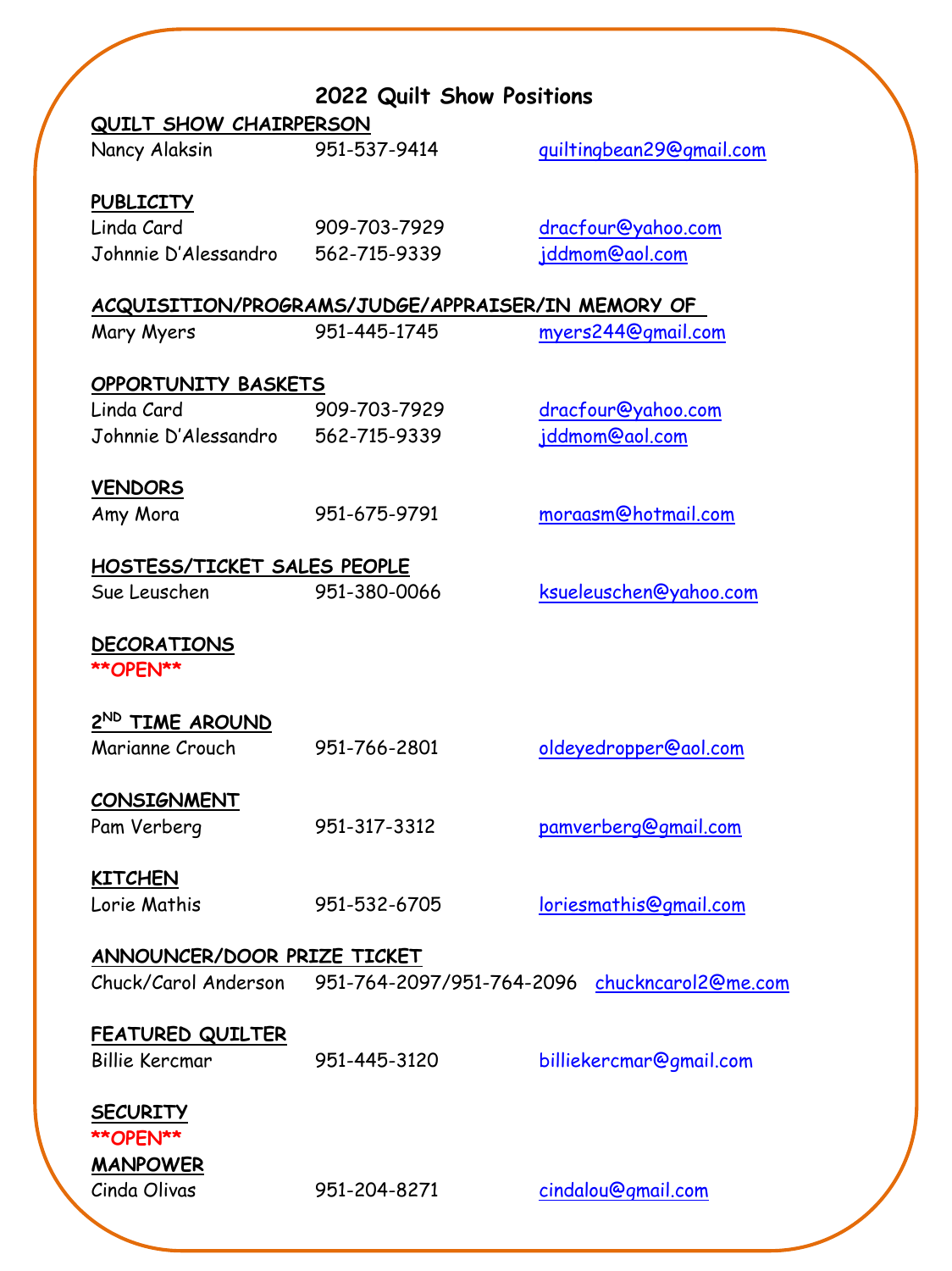

Suzanne Wade

Ladies/Quilters – Okay Birthday People, now's the time to shine! Bring your present for us to ponder, wonder and, purchase tickets to own. It's great fun and we all enjoy seeing what was in that pretty bag with the ribbon. I do believe we are responsible for over a \$1,000 added to our treasury. Can we make it \$2,000??? It's our Birthday Month too, so come

prepared to really celebrate on both counts! Bring money because there will also be a vendor there.

What Funll

#### **Opportunity Quilt** Sue Leuschen

Hi eveyone!

We are really busy! On August 27<sup>th</sup>, Jan Cassinelli and I went to Redland Quilt Guild and Hortencia Roesler went to Idyllwild on September 14<sup>th</sup>. We have Seven Hills Craft Show on October 2<sup>nd</sup>, and on October 7<sup>th</sup> Linda Card will go to Fallbrook. **We need one of our members to go on October 11th to Temecula's guild to sell Quilts tickets.** Beaumont is covered with Pat Newsome and Ginny Anderson on October 20<sup>th</sup>. Its going to be a tight squeeze to get the quilt to eac person for each date, but I am sure we will accomplish it.

After that we have Big Bear and Norco in November. The signup sheets for for our quilt show will be on the table next month. We are sure catching up and I thank all of our guild for working so hard to make it a success!

5

**Fat Quarter Fun** Linda Lemcke and Charlotte Morton



September **Fat Quarter:** Yellow and Blue

## **Yakkers and Philanthropy Projects** Natasha Macias and Sharon Brewer

Needle Yakker workers have been busy bees lately getting Security Quilt kits ready for guild members to take home to complete. After its completed bring it back to the next guild meeting and it will be given to a person in need. What's great about that is it satisfies your membership agreement and you feel really good that someone will be warm with their cozy quilt.

So, at the next guild meeting you will be asked to take a security quilt and bring it back completed.

Thank you in advance! We appreciate your help!



Grafeful Sue Leuschen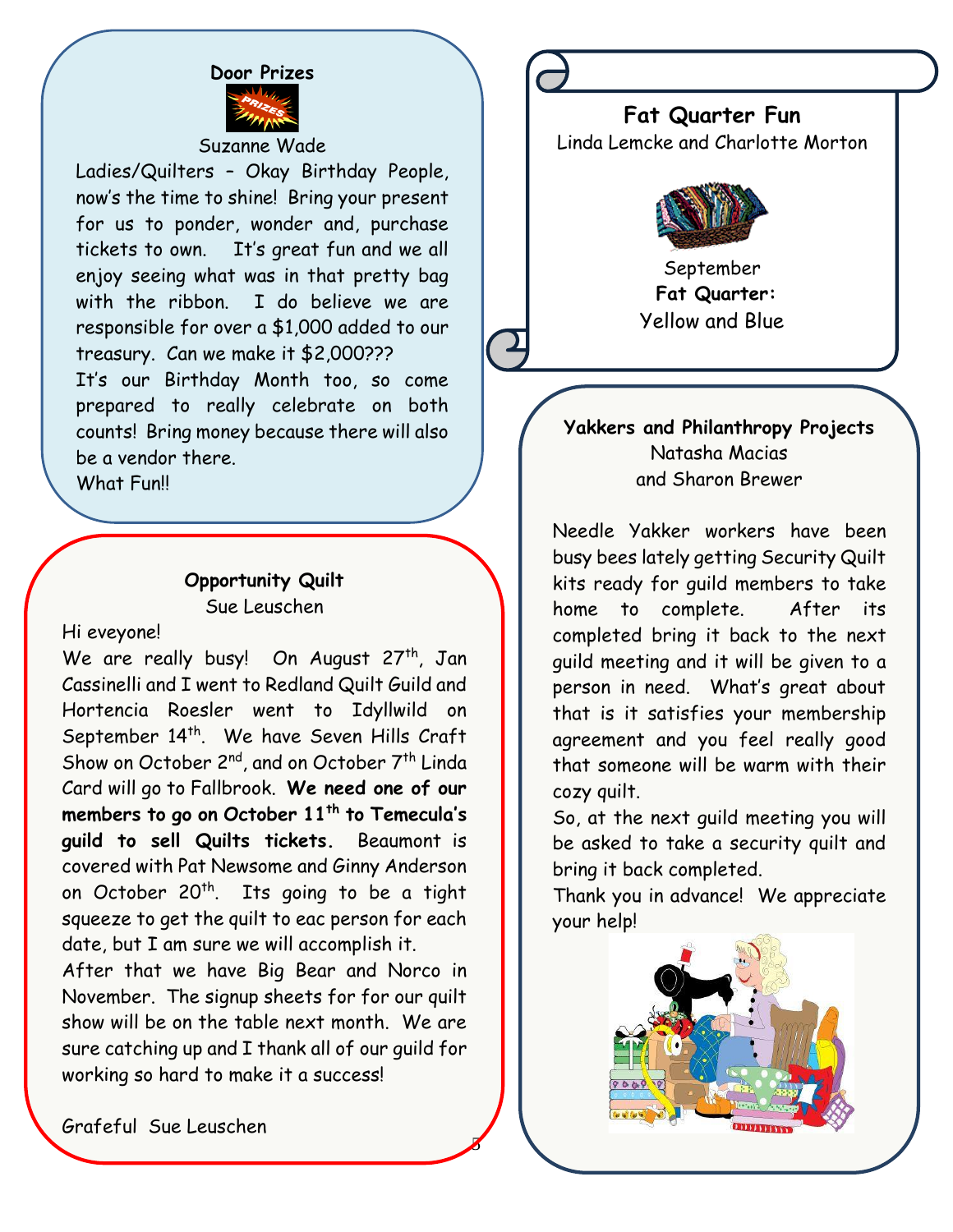# **Block of The Month** Sally Hill **Grandma's Garden**

Many of the Blocks of the Month are looking really nice. This month we are on Block 8 called the **Catchfly Flower Block.**  These flowers are mainly red, pink, and some blue. There were not too many facts on these flowers:

> -There are no records of Medical or edible use for these flowers -They are part of the Carnation

Flower family

-Hummingbirds love the Catchfly flower

The block should be 12  $\frac{1}{2}$  unfinished. You may show me your finished block at the meetings, by email or text/send me a picture of your blocks(s).

We are going to have a small drawing at the September meeting for those who have shown me their completed blocks 4, 5,& 6. Please feel free to contact me if you have any questions

Thank You,

Sally Hill [Sal6616@hotmail.com](mailto:Sal6616@hotmail.com)

![](_page_5_Picture_9.jpeg)

#### **SCCQG News** Linda St Jean, Rep

Received notice that future "Meet the Teachers", will be continued as a Virtual meeting. Next scheduled will be in April of 2022 with more details to follow. Next SCCQG meeting is scheduled for October  $10^{th}$ .

Let me know if you have any questions. Linda St Jean

#### **August Show and Tell**

Edna Hornhokl and Joan Torbett

- 1. Barbara Mages Baby girl and boy quilts
- 2. Suzanne Wade Jelly roll- Bric a Brac quilt
- 3. Mary Myers Original -Scrappy
- 4. Sally Hill- 2019 Guild Challenge
- 5. Sue Leuschen Apple Blossom (green) quilt
- 6. Linda Lemcke Hungry Caterpillar quilt
- 7. Vivian Bellini Crazy 8 and ring quilt

If you have something to share, please post on our Facebook page at **Hemet Valley Quilters or** bring to our next guild meeting, so that all can see.

![](_page_5_Picture_23.jpeg)

6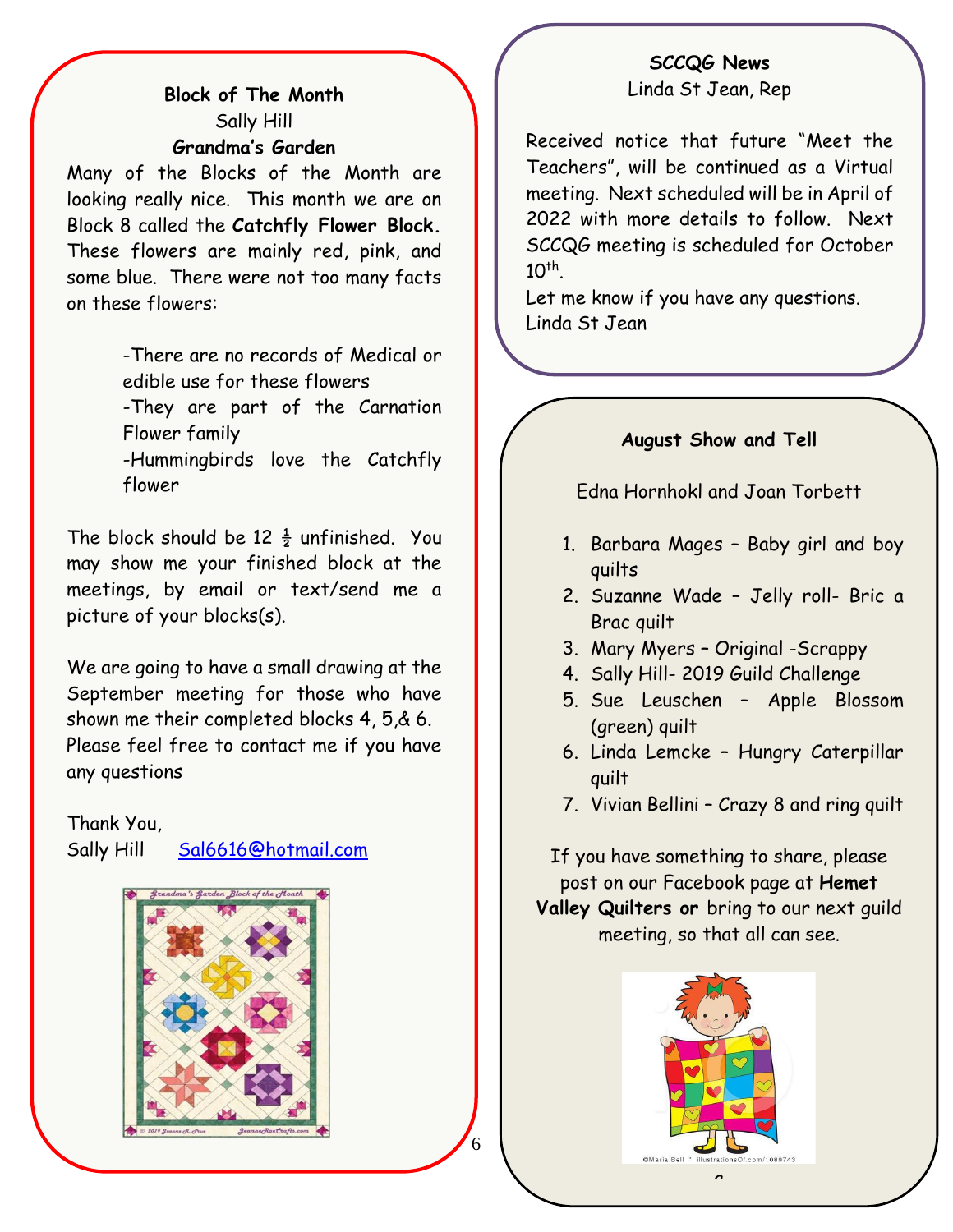![](_page_6_Picture_0.jpeg)

#### **Sunshine & Shadows** Ann Lontz 951-260-7551

Nothing to report except, that I'm having knee replacement surgery on the 10<sup>th</sup> and would really appreciate prayers. Thanks!

Ann

![](_page_6_Picture_4.jpeg)

#### **Lories LongArm Service** Complete E2E Service **Suzi Quilter Lorie Mathis** I provide the finishing touches to your masterpiece Quilter **Suzanne Wade** qltangl@verizon.net 1627 Camino Sueno 951-791-1707 25030 Painted Canyon Ct. Hemet, California, 92545 Menifee, CA 92584 Mary App's Quilting Custom Long Arm Quilting Mary Ann Olsen Marianne's 951-288-5879 Needles & Pins e-mail dp.maryann@gmail.com Long-arm Quilting 34844 Glory Lane Address Wildomar, Ca 92595 (951)766-2801 Mailing Address **Embroidered Labels** 31500 Grape St Suite 3-340 **Available** Lake Elsinore, Ca 92532  $\widehat{C}$ **JOHN DORR Mary Ann's Tax Service** REALTOR ASSOCIATE<sup>®</sup> Mary Ann Olsen, Owner (951) 805-3222 CELLULAR 502-C Chaney St, (951) 244-1867, 800 543-4038 BUS.<br>(951) 244-5306 FAX Lake Elsinore, Ca 92530 JDORR@CBABR.COM **Mailing Address** 31500 Grape St #3-340 **BANKER D**  $\mathbb{B}_{MLS}$ Lake Elsinore, Ca 92532 Phone: 951-288-5879 31620 RAILROAD CANYON ROAD Fax: 951-329-5175 e-mail: MaryAnnsTaxes@gmail.com

#### **Please support our Vendors**

![](_page_6_Picture_7.jpeg)

7

CANYON LAKE, CA 92587 Each Office is Independently Owned and Operated

Cal BRE# 00876708